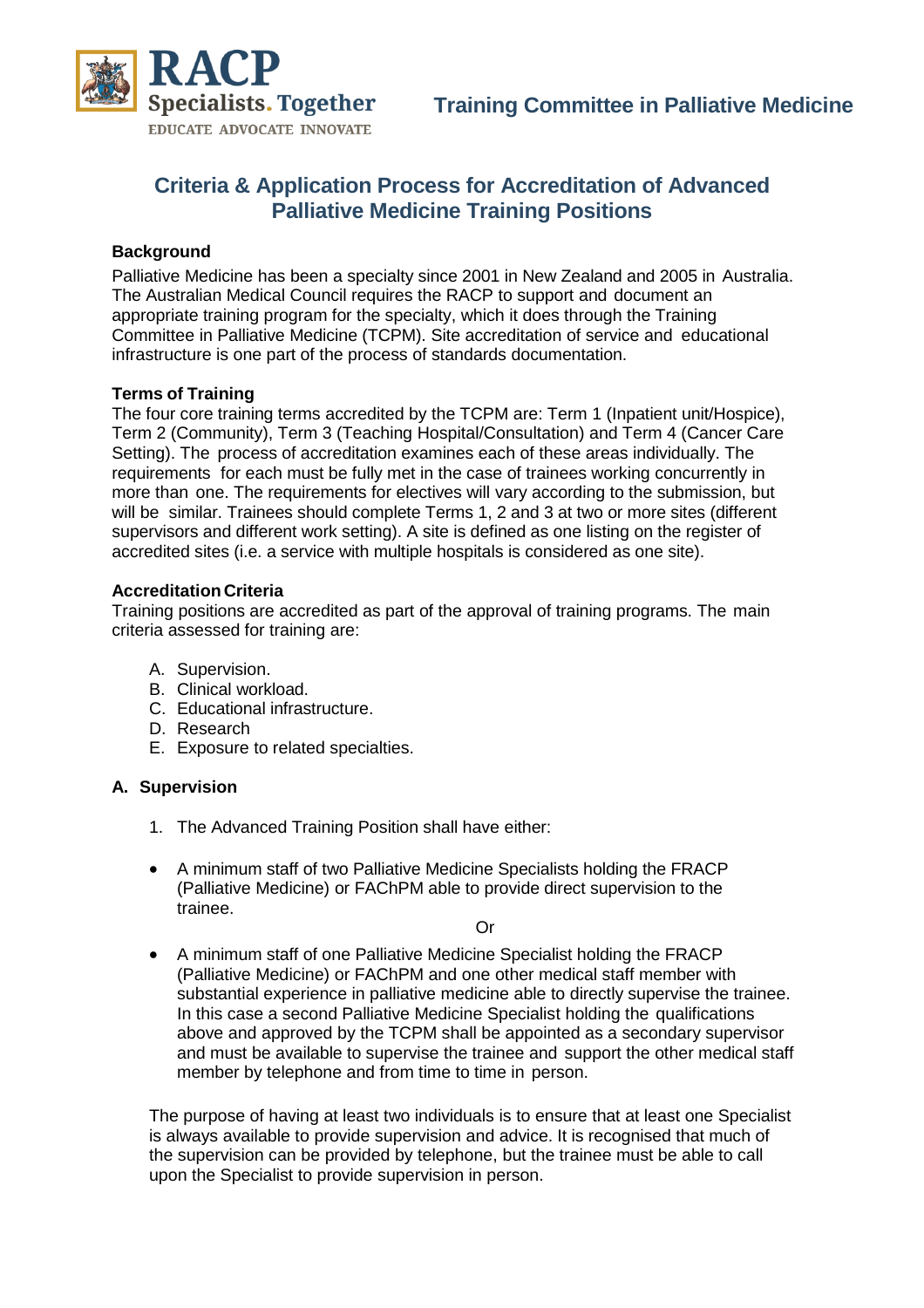- 2. The Training Site must have at least 1.0 Full Time Equivalent (FTE) Palliative Medicine Specialists as staff members.
- 3. The two Palliative Medicine Specialists shall provide complete back-up cover for trainees involved in after-hours and on-call work.
- 4. Supervisors should be trained in the supervision of advanced trainees in palliative medicine. Supervisors must have attended College Supervisor Workshops at least once every 5 years.

## **B Clinical Workload**

The trainee shall be provided with an adequate clinical workload. Supervisors shall ensure that the trainee is involved in all aspects of the work of the Service appropriate to the training term. This includes regular sufficient numbers of new patients. Opportunity to perform appropriate procedures including paracenteses should also be available.

#### *Inpatient Palliative Care Units (Inpatient Hospices***)**

- 1.1 Should have a defined population of inpatients, preferably in a ward area devoted to palliative care.
- 1.2 Should have a minimum of 200 admissions per year per training position.
- 1.3 Should have an interdisciplinary team to manage patients.
- 1.4 The trainee should participate in an on-call service (where available) for Palliative Care, in conjunction with a Palliative Medicine Specialist.

#### *Community Services*

- 2.1 Should be providing service to a defined geographical area and patient population.
- 2.2 Should be providing service to a variety of sites, including patient homes and a variety of other sites.
- 2.3 Should be seeing a minimum of 200 new referrals per year per training position.

#### *Hospital Palliative Care Consultation Services*

- 3.1 Should be seeing a minimum of 250 new referrals per year per training position.
- 3.2 Should have at least 1.0 FTE Clinical Nurse Specialist or equivalent on the service.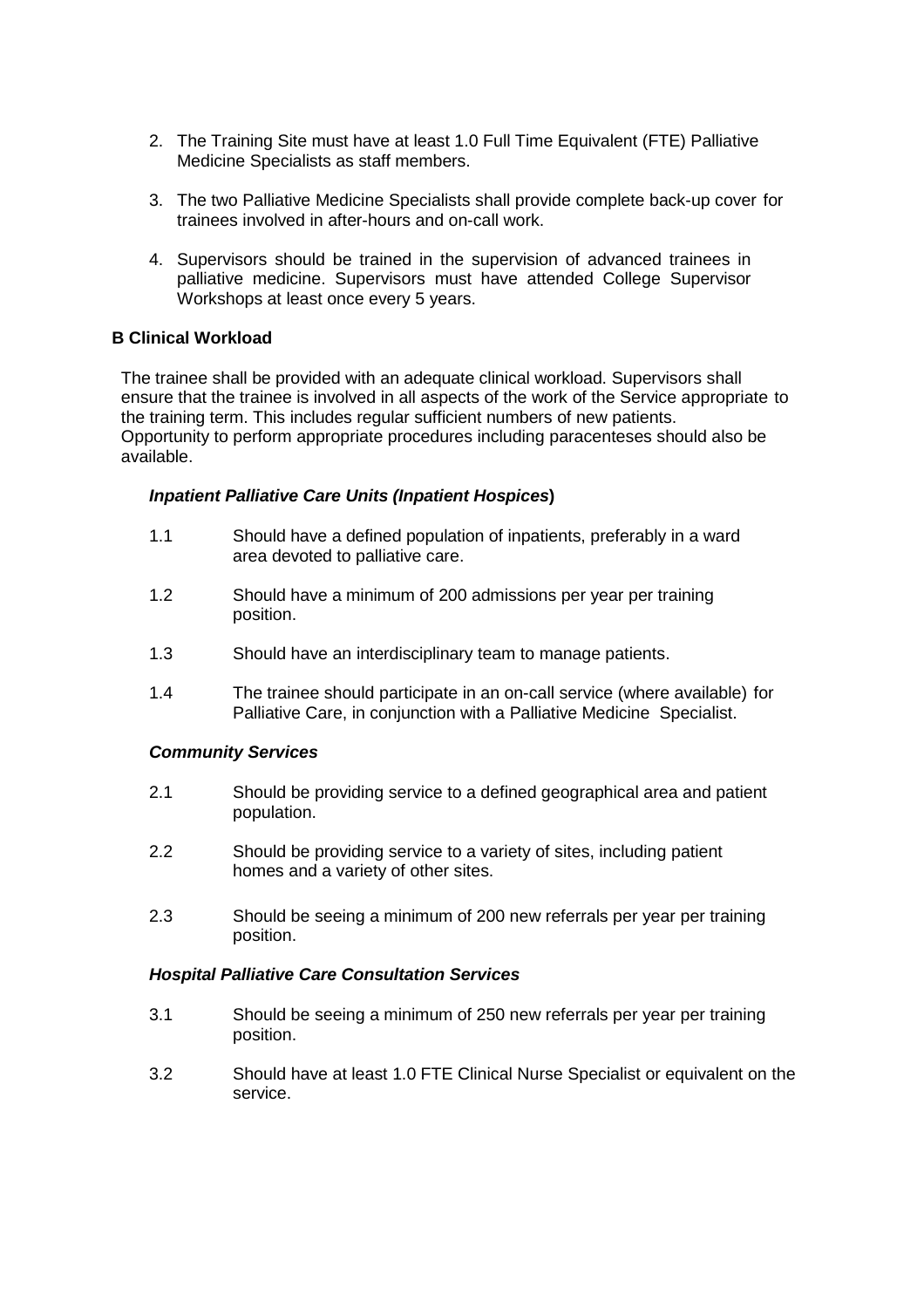### *Hospital Palliative Care Consultation Services in a Cancer Centre*

- 4.1 At least 250 new referrals to the consultation / liaison palliative care service per year for each training position.
- 4.2 The site itself must be accredited to deliver Advanced Training in oncology (Medical Oncology, Radiation Oncology or Clinical Haematology.
- 4.3 At least 75% of the trainee's workload should be involved in the care of cancer patients.
- 4.4 The trainee should be involved in clinics.
- 4.5 The trainee must attend multidisciplinary cancer meetings/tumour boards.
- 4.6 The consultation / liaison service must also meet the minimum supervision requirements for core palliative medicine training, as outlined in part A above.
- 4.7 The trainee should have one supervisor who holds FRACP (Medical Oncology) or FRACP/FRCPA (Clinical Haematology) or FANZCR (Radiation Oncology), and one supervisor who is a Palliative Medicine Specialist holding FRACP (Palliative Medicine) or FAChPM.

#### **C Educational Infrastructure**

The trainee shall be provided with a suitable educational infrastructure for advanced training.

- 1. The trainee should be provided with:
	- A medical library including access to general and palliative care specific journals
	- Internet access to clinical literature and research databases
	- A personal space appropriate to study

2. The trainee should attend:

- At least weekly interdisciplinary palliative care clinical meetings.
- Peer-review meetings and correlative imaging meetings
- Regular journal clubs

#### **D. Research**

1. The trainee should be provided with opportunities to undertake research including clinical trials, audits, QA activities, and/or continuing professional development during advanced training.

2. The trainee shall be encouraged to be involved in one project annually. Supervision is to be provided by the staff in the Department or other competent person.

3. Trainees shall be supported generally and with time to attend and present at scientific meetings of local, national and international societies.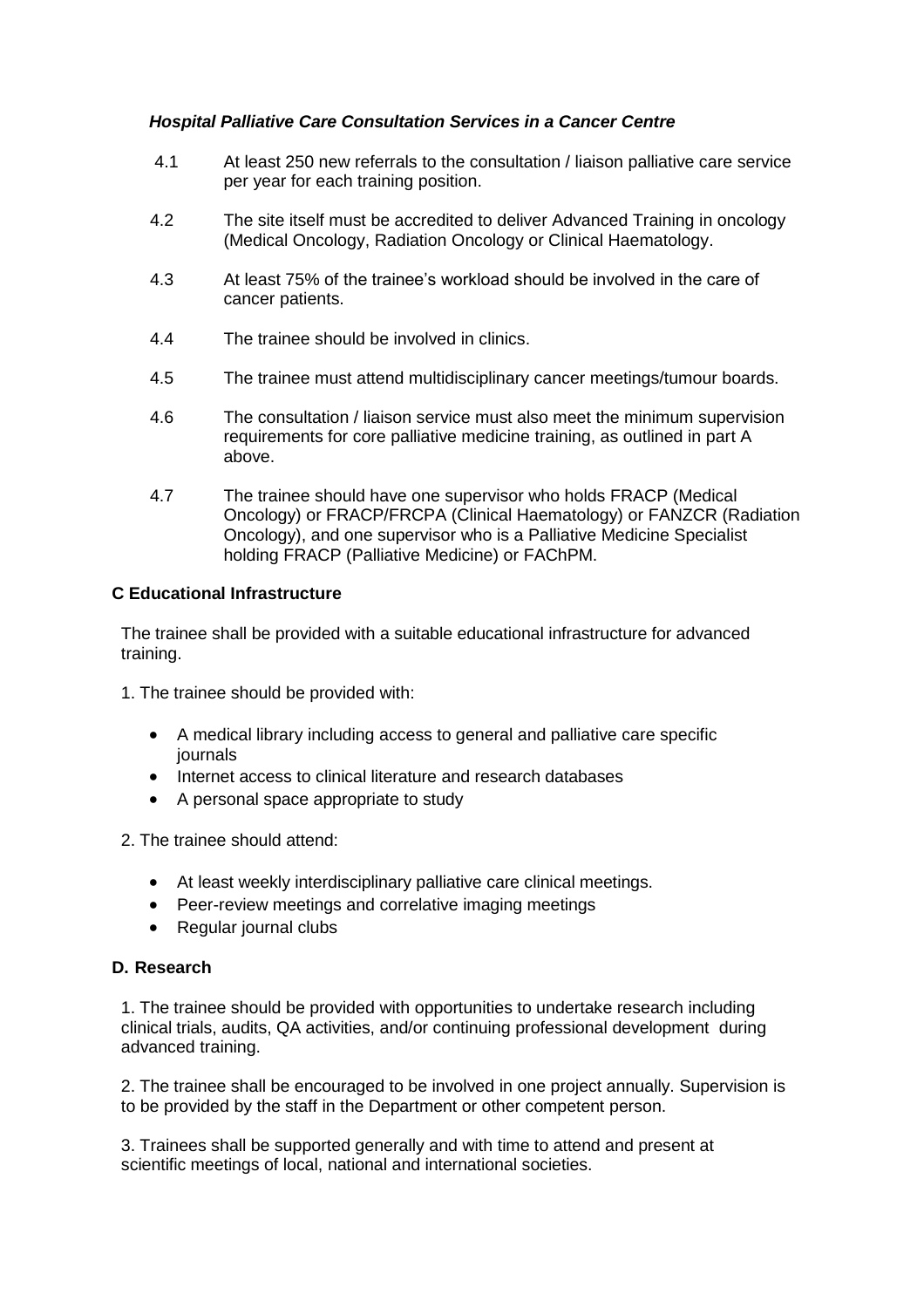# **E. Exposure to related specialties**

The trainee will have access to services such as medical oncology, haematology, radiation oncology, pain or anaesthetic service.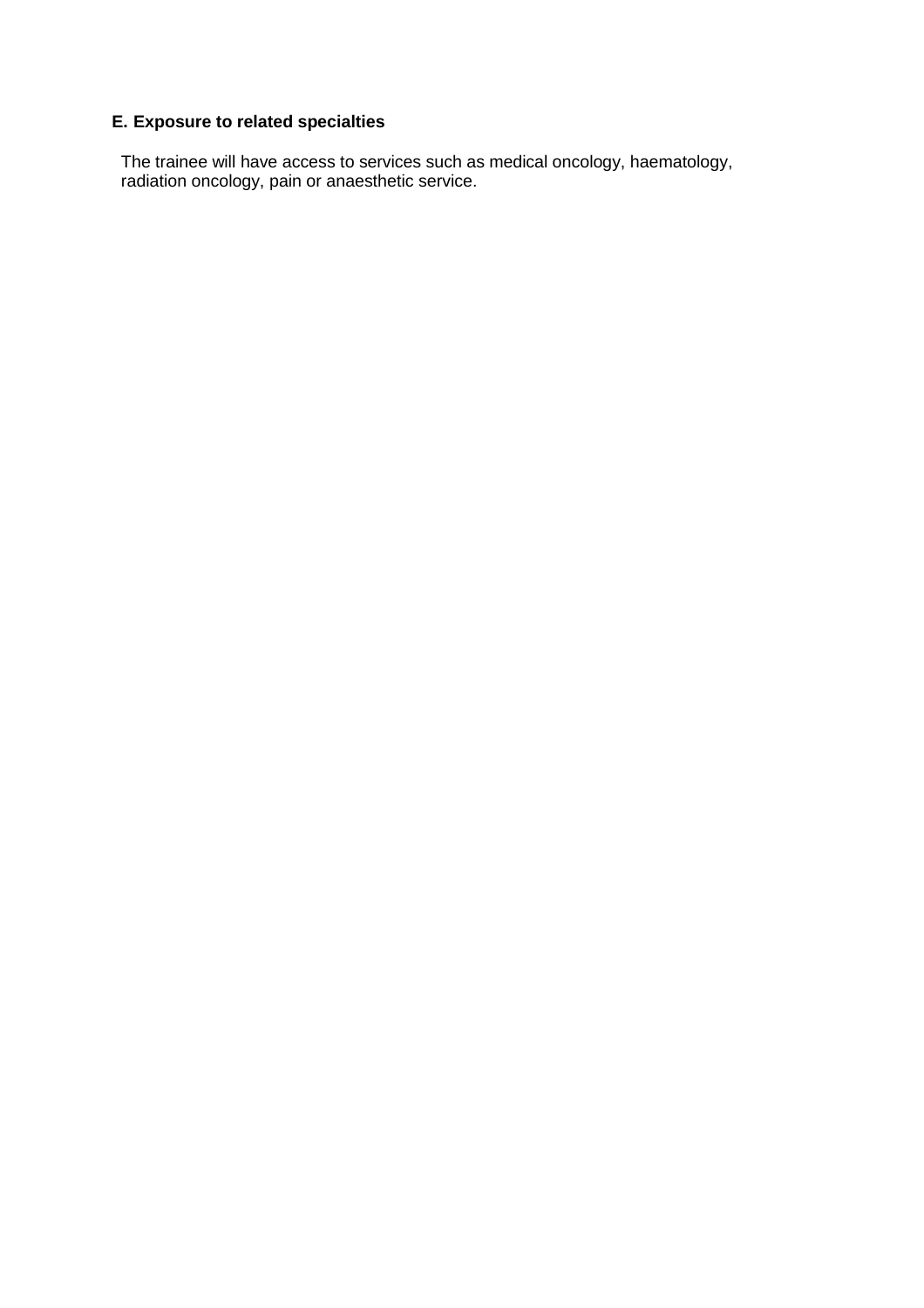### **Application Process**

Training sites must apply for accreditation, which depends on fulfilment of the requirements and completing the process of accreditation. Accreditation of training will not be granted to trainees if the site is not accredited. Current training sites wishing to increase the number of accredited training positions must also complete the accreditation documentation and process. Sites with more than one trainee must ensure that the requirements for supervision and clinical experience are met for each concurrent trainee.

### **Step 1**

Download and complete the application form for accreditation from the RACP website. Once the forms are completed, they should be returned to the Education Officer for Palliative Medicine at the RACP.

#### **Step 2**

The application form will be reviewed by the member of the TCPM with the portfolio of Site Accreditation. Any deficiencies in the information will be communicated to the site involved.

#### **Step 3**

When all the information provided is sufficient, the TCPM will acknowledge the application by letter and invite the director of the service to communicate with the Education Officer to arrange a time for a teleconference and/or a site accreditation visit.

#### **Step 4**

Representatives of the TCPM will conduct a visit or teleconference. The accreditation team will need to meet or talk with:

- The Director of the Palliative Care Service
- Staff Specialists of the Palliative Care Service
- Any current registrars of the Palliative Care Service
- The Senior Palliative Care Nurse (or Manager) of the Service
- The Director of the Program that oversees Palliative Care/or the Director of Medical/Clinical Services of the hospital (20 minutes)

It is expected that all interviews would be completed in one half-day period. The accreditation team may provide informal feedback to the Director of Palliative Care Service at the end of the interviews.

#### **Step 5**

A draft report will be prepared by the site accreditation team and will be sent to the Director of the Palliative Care Service for feedback. The final report will be presented to the TCPM for ratification. After ratification, the report will be forwarded to the Director of the Palliative Care Service. The report will also indicate when the next accreditation will take place, which is usually 5 years time. Information about the accreditation of the site will be uploaded onto the RACP website.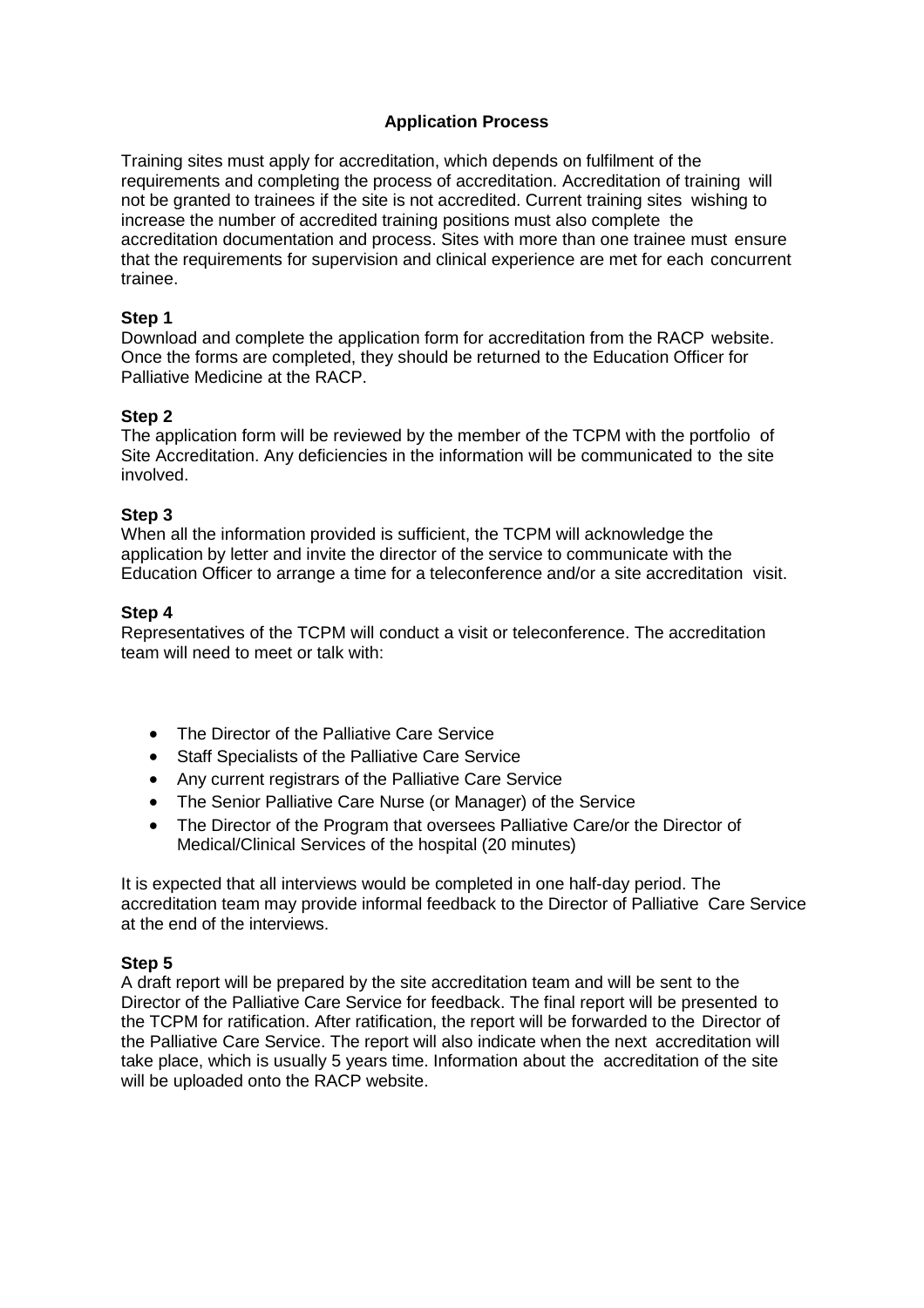## **Types of Accreditation**

The current TCPM training program is divided into 6 terms of 6 months full time equivalent (FTE).

These are:

- **Term 1:** Inpatient/Hospice (core)
- **Term 2:** Community (core)
- **Term 3:** Teaching Hospital/Consultation (core)
- **Term 4 for pre-2017 trainees:** Palliative Medicine Variable (core)
- **Term 4 for trainees commencing training from 2017 onwards:** Cancer Care Setting (core)
- **Term 5 for pre-2017 trainees:** Oncology (core)
- **Term 5 for trainees commencing training from 2017 onwards:** Palliative Care Variable or Related Specialty (non-core)
- **Term 6:** Elective (non-core) or other specialty related to Palliative Medicine or completion of a Masters program in an area of study related to palliative medicine or 6 months of a PhD program in an area of study related to palliative medicine.

These terms can be combined or done concurrently. Completion of a Masters program during advanced training will be considered as concurrent training (that is, trainees must include their Masters study as part of their normal working hours). This must be prospectively approved. Training sites will be accredited as "core" or "elective" training sites. Training sites that are able to fulfil all accreditation criteria will be accredited as "core" training sites. Training sites that are unable to fulfil all of the accreditation criteria may be accredited as "elective" training sites. These units will have to provide assurance and evidence that adequate training will be provided.

Trainees will therefore be allowed to train at these sites for a maximum of 12 months for their elective terms.

## **Provisional Accreditation**

Provisional accreditation may be granted to sites that are waiting to be reviewed and accredited by the TCPM through the normal accreditation process. This is to ensure that existing trainees at the site are not disadvantaged. Sites that are accepting trainees for the first time will be prioritised for a site visit during the year of that first year of training.

## **Clinical Diploma of Palliative Medicine Trainees**

Sites must be specifically accredited for Clinical Diploma training. Sites wishing to take only Clinical Diploma of Palliative Medicine trainees still need to apply for accreditation, but a teleconference or site visit may not be required. The site will be accredited for a maximum of five years.

## **Accreditation of Overseas Advanced Training Positions**

Training obtained overseas is acceptable, provided the proposed training position meets accreditation criteria. Overseas training positions will be assessed and approved based on information provided by the trainee's supervisor and/or Head of Department in the form of a letter and completion of application forms for site accreditation. The supervisor will also receive the RACP handbook *Requirements for Physicians Training* or *Chapter Training Manual* includes the requirements of advanced training in palliative care for information. A site visit will not normally be considered.

#### **Accreditation Cycle**

Sites accredited for advanced training are reviewed every five years. The TCPM may also